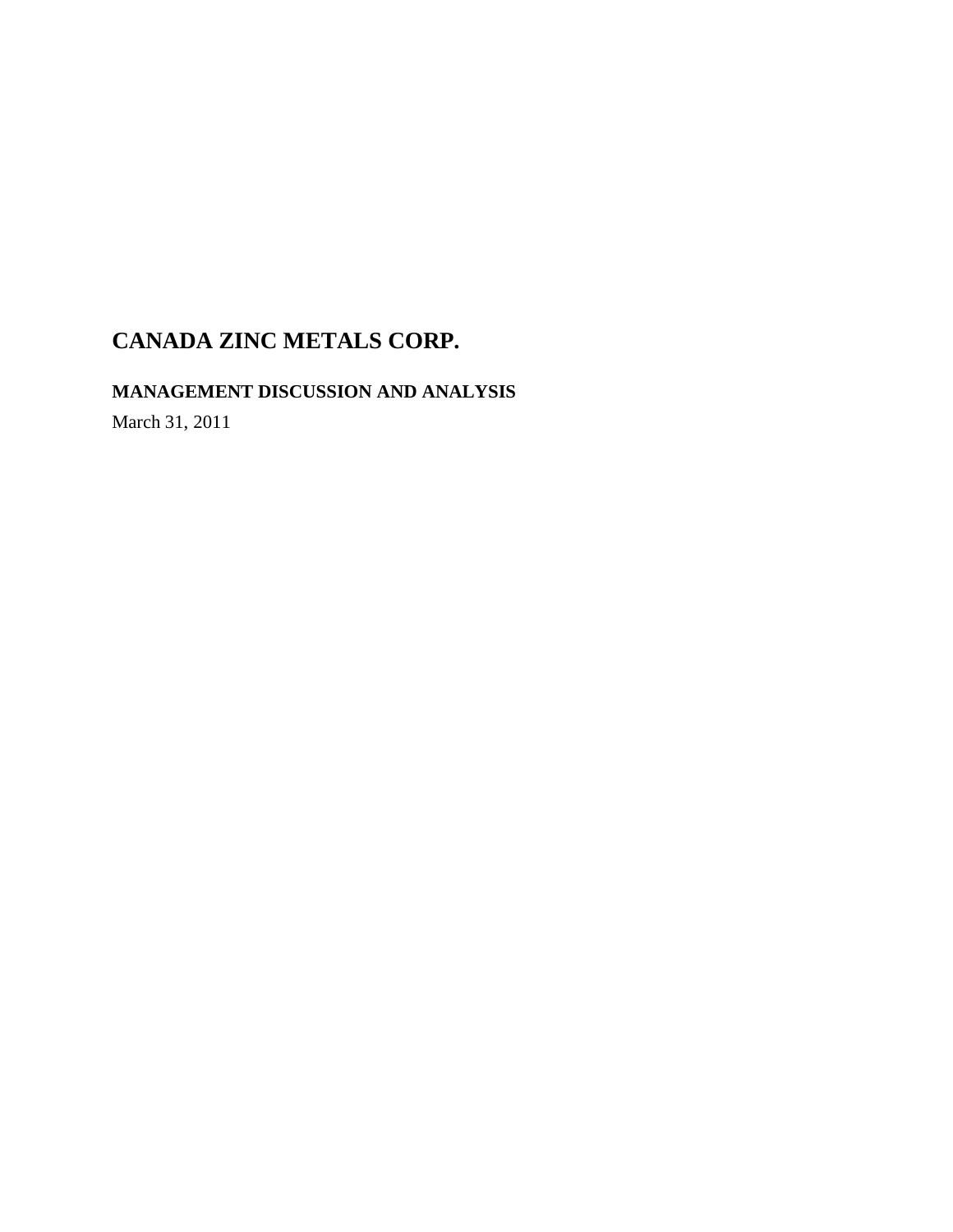Management Discussion and Analysis, page 1 March 31, 2011

### **1.1 Date**

This Management Discussion and Analysis ("MD&A") of Canada Zinc Metals Corp. ("Canada Zinc" or the "Company") has been prepared by management as of May 30, 2011 and should be read in conjunction with the unaudited interim consolidated financial statements and related notes thereto of the Company for the nine months ended March 31, 2011 and 2010 and with the audited consolidated financial statements and related notes thereto of the Company, as at and for the years ended June 30, 2010 and 2009, which were prepared in accordance with Canadian generally accepted accounting principles.

The Company is presently a "Venture Issuer", as defined in NI 51-102.

This MD&A may contain "forward-looking statements" which reflect the Company's current expectations regarding the future results of operations, performance and achievements of the issuer, including potential business or mineral property acquisitions and negotiation and closing of future financings. The issuer has tried, wherever possible, to identify these forward-looking statements by, among other things, using words such as "anticipate," "believe," "estimate," "expect" and similar expressions. The statements reflect the current beliefs of the management of the Company, and are based on currently available information. Accordingly, these statements are subject to known and unknown risks, uncertainties and other factors, which could cause the actual results, performance, or achievements of the Issuer to differ materially from those expressed in, or implied by, these statements.

The Company undertakes no obligation to publicly update or review the forward-looking statements whether as a result of new information, future events or otherwise.

Historical results of operations and trends that may be inferred from the following discussions and analysis may not necessarily indicate future results from operations.

### **1.2 Over-all Performance**

The Company was incorporated under the laws of the Province of British Columbia on February 10, 1988. The Company operates in one business segment, that being the exploration and development of mineral properties in Canada.

As at the date hereof, the Company has mining interests in properties located in British Columbia and the Northwest Territories.

### **Akie Property, Kechika Trough District, BC (zinc, lead, silver)**

The Company holds a 100% interest in the Akie Property, which is located approximately 260 kilometers north-northwest of the town of Mackenzie in northeastern British Columbia.

The Akie zinc-lead property is situated within the southern-most part (Kechika Trough) of the regionally extensive Paleozoic Selwyn Basin, one of the most prolific sedimentary basins in the world for the occurrence of SEDEX zinc-leadsilver and stratiform barite deposits.

Drilling on the Akie property by Inmet Mining Corporation during the period 1994 to 1996 and by Canada Zinc since 2005 has identified a significant body of baritic-zinc-lead SEDEX mineralization (Cardiac Creek deposit). The deposit is hosted by variably siliceous, fine grained clastic rocks of the Middle to Late Devonian 'Gunsteel' formation.

In the spring of 2008 the Company engaged Rob Sim and Donald G. MacIntyre to evaluate, calculate and produce a 43-101 compliant resource figure on the Cardiac Creek deposit. This technical report entitled "Geology, Diamond Drilling and Preliminary Resource Estimation, Akie Zinc-Lead-Silver Property, Northeast British Columbia, Canada", which can be found on SEDAR [\(www.sedar.com](http://www.sedar.com) ), outlined a resource figure of 23.595Mt grading 7.60% zinc, 1.50% lead, and 13.0g/t silver.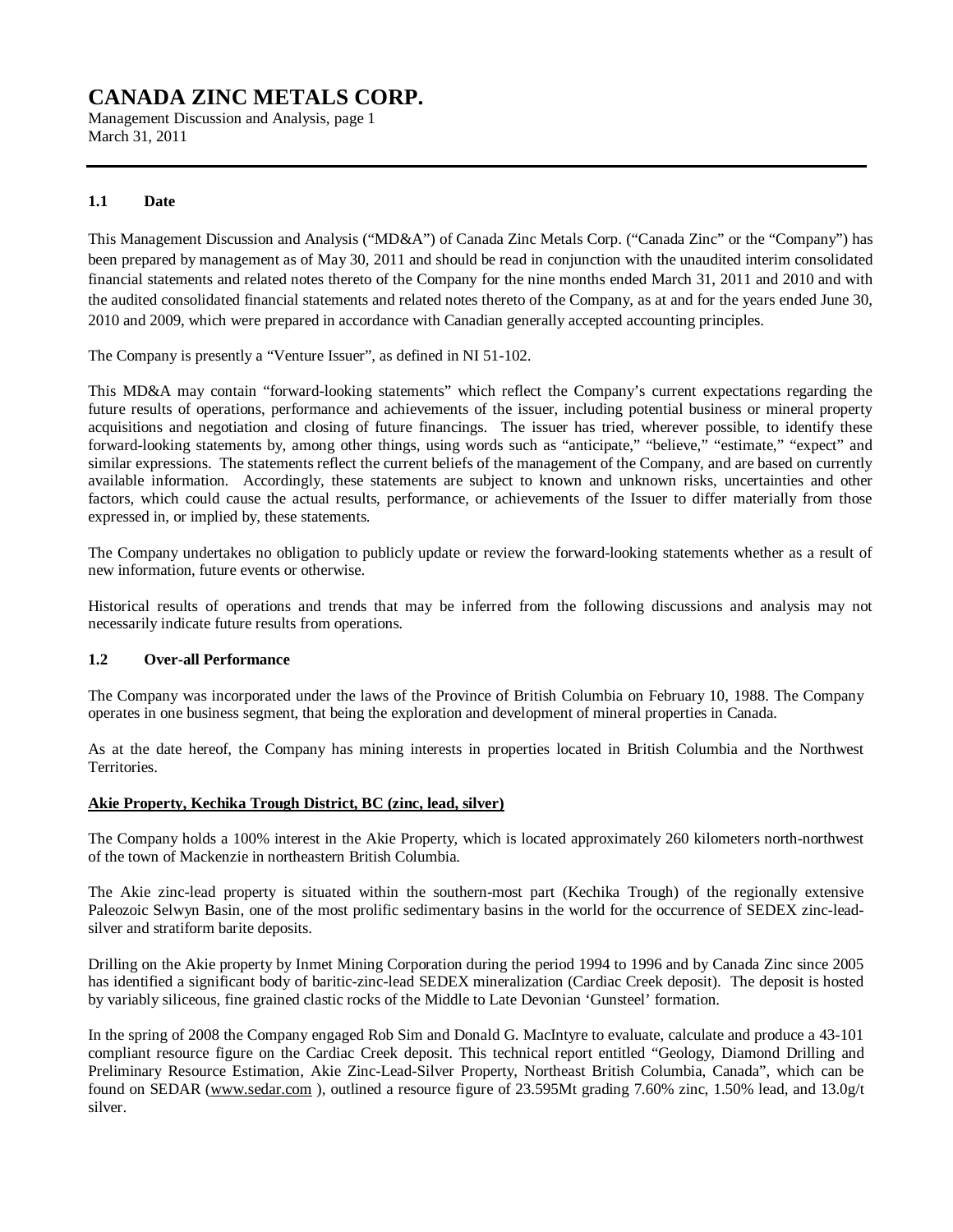Management Discussion and Analysis, page 2 March 31, 2011

The primary objectives of the 2008 drill program were to determine both the updip and on-strike extent of the Cardiac Creek Deposit as well as other key targets within the deposit. A total of eleven drill holes were completed on the Cardiac Creek zinc-lead-silver deposit during the 2008 field season, for a total of 5,103.15 metres (NQ and HQ core).

The following is a summary of drilling results from the 2008 drilling program. Hole A-08-58 yielded an interval of 20.19 metres grading 9.35% zinc +lead (including 8.5 metres grading 11.67% zinc+lead). This intercept indicates that mineralization is still open in an updip direction from this hole. Holes A-08-64 (11.12 metres grading 9.03% zinc+lead) and A-08-66 (which includes 8.23 metres grading 6.96% zinc+lead) tested the southeastern extension of the deposit – these results are highly encouraging as they validate that mineralization remains open in this direction. Hole A-08-65 contains several high grade intervals (including 10.78 metres grading 13.07% zinc+lead) that confirm both the thickness and high grade of the Cardiac Creek deposit to the northwest. The high grade in hole A-08-60A (5.19 metres of 14.00% zinc+lead) supports the interpretation of a high grade core continuing to the northwest direction and highlights the value of some further drilling in this open area. In summary, the drilling completed to date indicates a strike length potentially exceeding 1 kilometer and a dip extent exceeding 550 metres.

In addition, the Company completed construction of approximately 14.5 km of mainline access road and 3.7 km of access trail on the Akie property. These roads have greatly improved access to the Cardiac Creek deposit for future exploration activities. Other work over the reporting period involved the completion of a variety of base line studies.

On November 18, 2008, the Company provided an update on the 2008 exploration activities on the North Lead Anomaly located at the northern end of the Akie property. The following is a summary of results on this target.

Two holes (A-08-62 and A-08-63) were completed testing the downdip and updip extension, approximately 70 metres in each direction, of the massive sulphide mineralization observed in the 1996 Inmet hole. For both of the holes, zinc and lead values, which increase updip, are locally as high as 9.82% and 0.17%, respectively. Of particular interest is the presence of finely banded, colloform, pinkish sphalerite in the matrix of the second (updip) 2008 hole. These characteristics are also noted in several holes located at the northern end of the Cardiac Creek deposit. Such debris flows may reflect the presence of an underlying syn-sedimentary fault zone, a feature that is interpreted as a conduit for metal-bearing hydrothermal fluids.

**About the North Lead Anomaly:** This feature, located some 2.3 km northwest of the nearest drill hole to penetrate the Cardiac Creek deposit, is considered to be the highest priority target on the Akie property due to the mineralization encountered in a 1996 drill hole (Inmet; 11.60% zinc and 9.05% lead over an interval of 0.80 metre) within a geologic environment similar to that at Cardiac Creek. Pyritic sulphide mineralization, hosted by Gunsteel shale, is positioned stratigraphically above a debris flow in which the fragments and matrix have been locally replaced by pyrite, sphalerite and galena. This, combined with the presence of quartz-carbonate alteration in the underlying Road River Group footwall rocks and widespread high lead/zinc ratios in samples of the overlying soil, are supportive of the presence of a hydrothermal feeder zone/vent complex in the area. Worldwide, SEDEX mineralizing centers such as this exhibit higher grade mineralization at the transition between the vent complex and the laterally extensive bedded ore facies.

The 2009 summer exploration program on Akie property focused on detailed geologic mapping in the general vicinity of the North Lead Anomaly. This mapping has provided important information on the distribution of geological units in this highly prospective area, including identification of carbonate outcrops which, along with a nearby iron seep, indicate proximity to shale (Gunsteel)-carbonate contact, a key stratigraphic marker horizon. The zinc-lead mineralization in both the Cardiac Creek deposit and the North Lead Anomaly occurs in Gunsteel shale at, or close to, the contact with carbonate rocks.

In addition to the mapping, a small program of prospecting and silt sampling was carried out in the southeast corner of the Akie property to follow-up a highly anomalous (18,500 ppm zinc, 100 ppm lead) silt sample collected by a previous operator (1978) at the southeast end of the South Zinc Anomaly (+2,000 ppm zinc; 200 to 500 metres wide by 2 km long). This work yielded anomalous (to >3,000 ppm) zinc values from silts from four widely spaced creeks in the area, confirming the earlier result. The South Zinc Anomaly, which is underlain by Gunsteel formation/Pinstripe shale, remains as a high priority exploration target.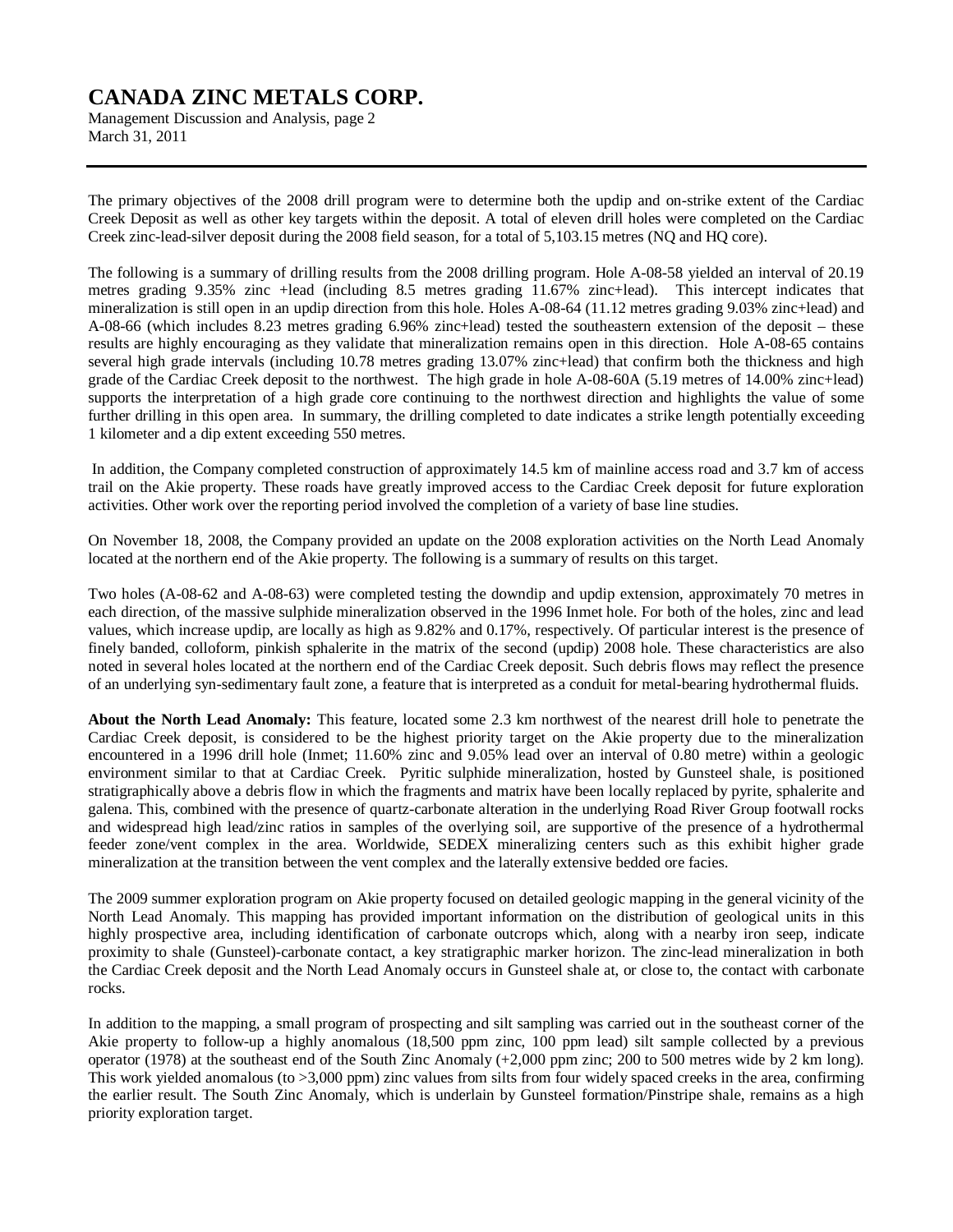Management Discussion and Analysis, page 3 March 31, 2011

### **2010 Diamond Drill Program – Akie Property**

Objectives of the 2010 drilling program focused on two property scale targets, the NW Extension and North Lead Anomaly. Drilling the NW Extension tested the potential NW strike extension of the Cardiac Creek deposit within the prospective Gunsteel Formation shales while drilling on the North Lead Anomaly continued to explore its potential, located approximately 2km northwest along strike of the deposit. In addition to these targets, drilling continued to test the Cardiac Creek deposit.

A total of 11 diamond drill holes (6,124.51 metres) were completed in 2010. Of these, 4 holes (1,464 metres) tested the NW Extension target while a further 4 holes (2,584.79 metres) continued to test the highly prospective North Lead Anomaly with the remaining 3 holes (2,075.72 metres) tested the Cardiac Creek deposit. All drill holes have intersected mineralized shales of the Gunsteel Formation, the primary host of the Cardiac Creek deposit. The sulphide mineralization occurs at the same stratigraphic horizon as the deposit.

### Highlights:

### *Cardiac Creek Deposit*

- 3 drill holes totaling 2,075.72 metres intersecting the following
- 9.82 metres of 7.69% zinc+lead and 9.67 g/t silver,
- 3.04 metres of 9.58% zinc+lead and 15.42g/t silver, and
- 12.53 metres of 12.42% zinc+lead and  $18.72g/t$  silver.

#### *NW Extension*

- 4 drill holes totaling 1,464 metres intersecting the following,
- Intersected Proximal style bedded pyrite mineralization 800 metres along strike from the Cardiac Creek deposit
- Discovery of new style of mineralization that included 1.17 metres of 2.69% zinc, 0.60% nickel and 4.4 g/t silver
- This new mineralization is anomalous in gold, lead, copper, molybdenum, antimony, phosphorus, vanadium, thallium and other elements

### *North Lead Anomaly*

- 3 drill holes totaling 2,584.79 metres intersecting the following,
- Large intersections of bedded pyrite mineralization anomalous in zinc containing
- 2.02 metres of 1.52% zinc+lead and 5.4 g/t silver.
- Mineralization suggests the presence of another zinc rich sulphide system on the Akie property.

#### *Cardiac Creek Deposit*

Three drill holes (2,075.72 metres) tested priority targets along the northwest edge and central area of the Cardiac Creek deposit, all encountering variable widths of Cardiac Creek style lead-zinc sulphide mineralization.

| Drill Hole | Width $(m)$ | Zinc $(\%)$ | Lead $(\%)$ | Silver $(g/t)$ | $\text{Zn+Pb}$ (%) |
|------------|-------------|-------------|-------------|----------------|--------------------|
| $A-10-73B$ | 22.79       | 8.34        | 1.69        | 16.03          | 10.03              |
| Including  | 12.53       | 10.30       | 2.12        | 18.72          | 12.42              |
| $A-10-74$  | 17.56       | 5.70        | 0.89        | 8.52           | 6.59               |
| Including  | 9.82        | 6.61        | 1.08        | 9.67           | 7.69               |
| $A-10-75$  | 6.65        | 5.89        | 1.10        | 10.78          | 6.99               |
| Including  | 3.04        | 8.08        | 1.50        | 15.42          | 9.58               |
| And        | 24.70       | 2.10        | 0.24        | 4.19           | 2.34               |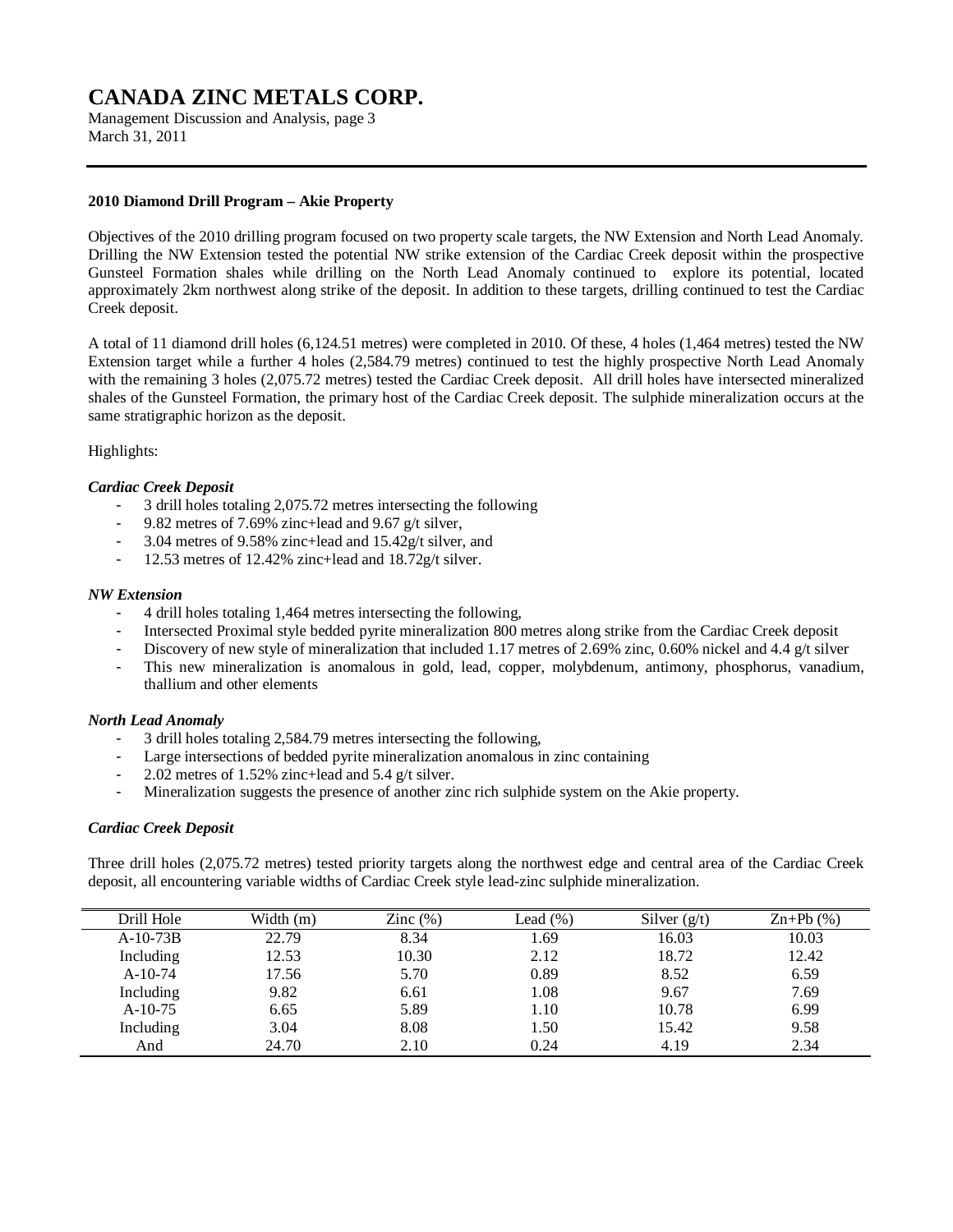Management Discussion and Analysis, page 4 March 31, 2011

### *NW Extension Target*

Drilling on the NW Extension was designed to test the (NW) strike extent of the Cardiac Creek deposit. Four drill holes (A-10-69, A-10-69A, A-10-71, A-10-72) were completed on approximate 400 metre centers totaling 1,464 metres. All four drill holes intersected variable widths of laminated to thickly bedded pyrite mineralization interbedded with nodular to massive beds of barite and Gunsteel Formation shale. This mineralization occurs at the same stratigraphic position as the Cardiac Creek deposit. Results from three of these drill holes (A-10-69A, A-10-71, A-10-72) returned highly anomalous values of zinc ranging from >1000 ppm to >5000 ppm zinc. The fourth drill hole, A-10-69, intersected 18.47 metres of thickly bedded pyrite and minor sphalerite (zinc sulphide) of identical style and character as the Cardiac Creek deposit.

In addition to the mineralization encountered within the Gunsteel Formation shales, drill hole A-10-72 also intersected a 1.17 metre wide sulphide-replaced section of interpreted debris flow. The sulphides are predominantly pyrite with crosscutting sphalerite stringers. The results of this interval are outlined in the table below.

| $- - - - -$<br>DRII                                      | $\sim$<br>.<br><br>. | $-$<br><b>711</b><br>$^{(0)}$<br>′'N∪<br>∠⊥⊥ | $-772$<br>$\%$<br>NK<br>$\mathbf{N}$<br>. . | SIL<br>$\sim$<br>. .<br>.<br>∽ |
|----------------------------------------------------------|----------------------|----------------------------------------------|---------------------------------------------|--------------------------------|
| $\overline{\phantom{a}}$<br>$\Lambda$ -10-7 <sup>-</sup> | $\sim$<br>.          | 6C<br>$\sim\!\!\sim\!$                       | 0.60                                        | т.-                            |

This interval is also anomalous in gold, lead, copper, molybdenum, antimony, phosphorus, vanadium, thallium and other elements. This mineralization appears to be a unique occurrence within in the Kechika Trough. The character and elemental enrichment suggest possible similarities to the zinc-nickel-PGE mineralization of the Nick deposit in the Yukon.

The results from the NW Extension target are encouraging, indicating that mineralization of similar character and style exists approximately 800m along strike from the Cardiac Creek deposit and the possible discovery of a new style of mineralization.

### *North Lead Anomaly*

The drilling on the North Lead Anomaly continued to test the mineralization encountered in the 2008 Canada Zinc Metals and 1996 Inmet Mining drill holes. Four drill holes (A-10-67, A-10-68, A-10-70, and A-10-76) were completed totaling 2,584.79 metres. All drill holes intersected variable widths of thinly to thickly bedded pyrite mineralization with minor sphalerite (zinc sulphide) however, A-10-68 and A-10-76 intersect significant 125+ metre intervals of interbedded Gunsteel Formation shale and thickly bedded pyrite mineralization discovered 100 metres along strike, northwest of the 2008 drill holes . This mineralization occurs at the same stratigraphic position and is similar in character to that of the pyrite mineralization closely associated with the Cardiac Creek deposit.

Results from three of these drill holes (A-10-67, A-10-68, A-10-76) returned consistently highly anomalous zinc values ranging from >1000 ppm to >70000 ppm In addition to anomalous zinc values, drill hole A-10-68 included an interval of higher grade zinc outlined in the table below.

| $ -$<br>ואנ<br>-17           |                                    | T N<br>$^{(0)}$ | $^{(0)}$ | $\sim$<br>ш | Dŀ.<br>$\frac{1}{96}$ |
|------------------------------|------------------------------------|-----------------|----------|-------------|-----------------------|
| $\epsilon$<br>1 Λ<br>A-10-00 | $\Omega$<br>$\sim\!\!\sim\!\!\sim$ | $17\%$          | Λ0       | ◡.−         | $ -$<br>⊥ ⊶ ∠∠        |

The results from the North Lead Anomaly are extremely positive, suggesting that another Zn-rich sulphide system is present on the Akie property. An analysis of the drill hole data in conjunction with the geology, surface sampling and other pertinent geological data is underway in order to determine future drill targets on the Cardiac Creek deposit as well as the North Lead Anomaly and NW Extension targets.

#### **2010 and 2011 Geotechnical Program**

Two short technical programs were completed in October 2010 and April 2011. The late 2010 program focused on several key sites near the Cardiac Creek deposit gathering engineering data in support of planned underground development to facilitate diamond drilling. Geotechnical engineering assessments were completed at the planned waste rock dump site and along the access to the planned portal. A portion of the lower access road was constructed to provide tracked access for a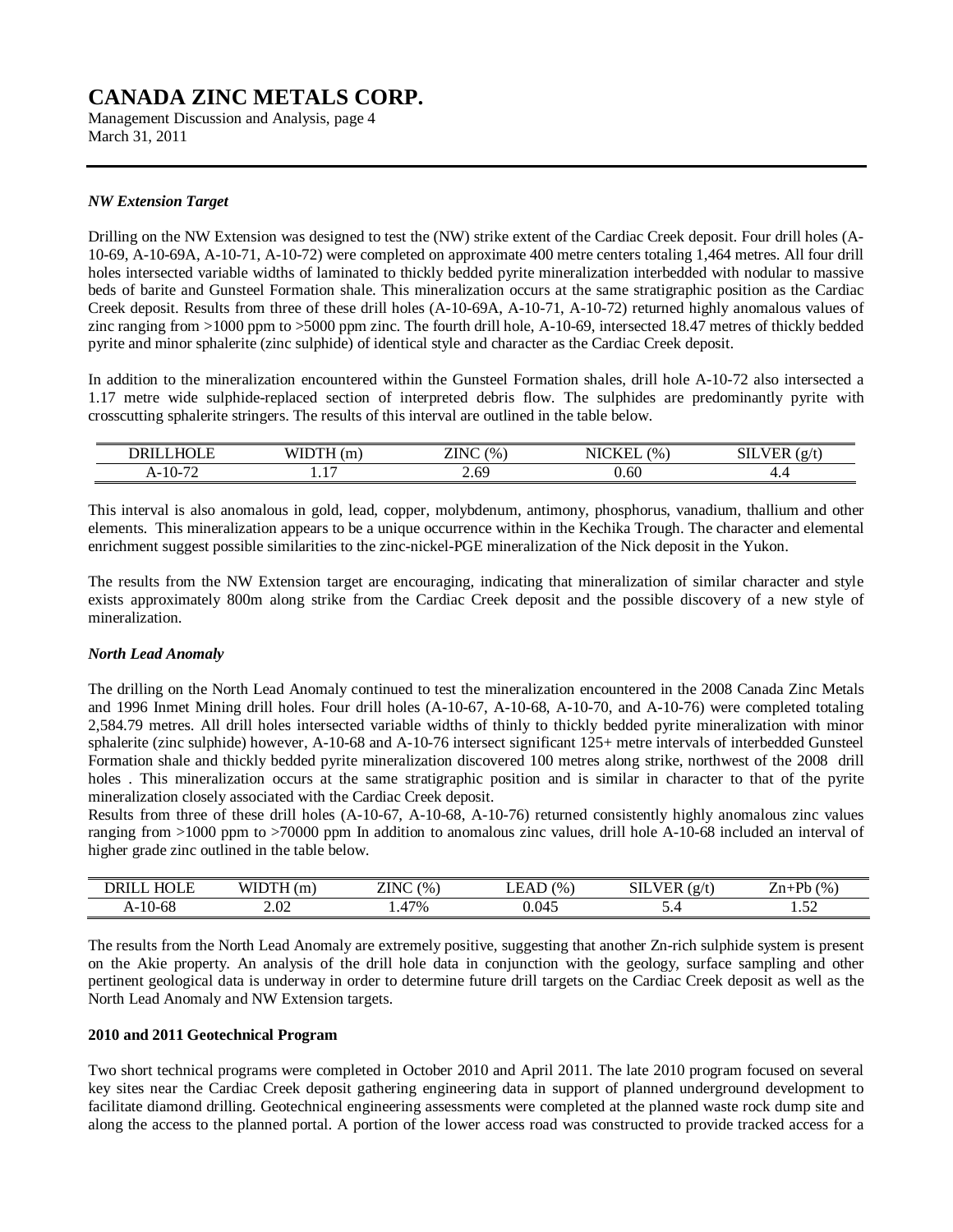Management Discussion and Analysis, page 5 March 31, 2011

drill and an excavator. Preliminary engineering designs have been prepared for the portal, decline, laydown area, dump site, settling pond and lower access.

The 2011 spring program involved completion of the access trail to the proposed portal site and additional technical drilling (geotechnical and hydrogeological). The data collected will contribute to providing detailed design criteria for ground support for the portal and the decline. The assessment and design data will support a permit application anticipated to be complete and ready for submission to the BC government at the end of April. Subject to approval, underground construction is anticipated to commence in the Summer-Fall 2011.

Underground access will allow the drilling of relatively short holes at a density required to define an indicated resource and allow for the preparation of a pre-feasibility study. Underground sampling will also increase the level of confidence of the current resource estimate and provide important mine design and metallurgical data. Underground drilling is essentially unaffected by weather and will allow year-round operations. Planned development will initially be confined in the footwall of the deposit. Additional development would allow for a possible bulk ore sample to be taken providing data for pilot plant test work and marketability studies.

During trail construction the surface expression of the Cardiac Creek zone was exposed. It is expected that preliminary mapping and sampling of the zone will be completed during the summer exploration program. Of the two holes drilled along the access trail, Drill Hole A-11-85, located approximately 825m along strike from the deposit, intersected the Cardiac Creek zone 30 metres below surface from 60.40 metres to 83.40 metres (down hole depth). The interval of interest consisted primarily of interbedded sulphide and shale characteristic of proximal facies mineralization (thickly bedded pyrite +/- nodular barite) with minor sphalerite. Individual sulphide beds are on the order of 10-40 cm thick with an aggregate thickness in excess of 10 meters. Detailed core logging and sampling of this drill holes will be completed during the summer exploration program.

### **Kechika Regional**

In addition to the Akie property, the Company controls a large contiguous group of claims, some 130 km long, which comprise the Kechika Regional project. These claims are underlain by similar geology to that on the Akie property (Cardiac Creek deposit) and Cirque. This project includes the 100% owned Mt. Alcock property, which has yielded a historic drill intercept of 8.8 metres grading 9.3% zinc+lead, numerous zinc-lead-barite occurrences, and several regional base metal anomalies.

The 2009 Kechika regional program was largely directed towards the Pie, Yuen Extension and Yuen claims that extend northwestward from the Akie Property for a distance of some 30 km. These properties encompass the highly prospective geological package(s) of Middle to Late Devonian fine grained sediments (Gunsteel Formation) and associated carbonate rocks that host both the Company's Cardiac Creek deposit and the nearby Cirque deposits owned by Teck Resources and Korea Zinc. Exploration on the Pie property resulted in identification of two new, significant mineral occurrences and two distinct geochemical targets.

In the western part of the property, in an area on strike from the large Cirque SEDEX zinc-lead deposit (located some 18.5 km to the northwest) and underlain by black shales (Gunsteel formation) similar to those hosting this deposit, prospecting has identified a 70 metre long by 1.5 metre thick occurrence of bedded barite that is associated iron seeps, silicification and a nearby outcrop of laminated pyrite (collectively referred to as the GPS Showing), all features consistent with SEDEX deposits. In addition, approximately 7 km to the northwest, anomalous zinc values have been obtained from a 1 km long cluster of six silt ( $>3,000$ ppm), soil ( $>3,000$ ppm) and rock samples ( $>1,000$ ppm) in an area underlain by the same Gunsteel rocks.

Prospecting in the central part of the Pie property has resulted in discovery of two outcrops, some 75 metres apart, hosting very distinctive veins of coarse grained, medium brown sphalerite, lesser galena, comb-structure quartz crystals, and very large (to >10 cm long) lath-like crystals of white barite within a hard, black, saccharoidal siliceous matrix (Black Silica Veins - "Breccia" Showing in previous news releases). Locally, the veins exhibit a breccia texture comprising vuggy,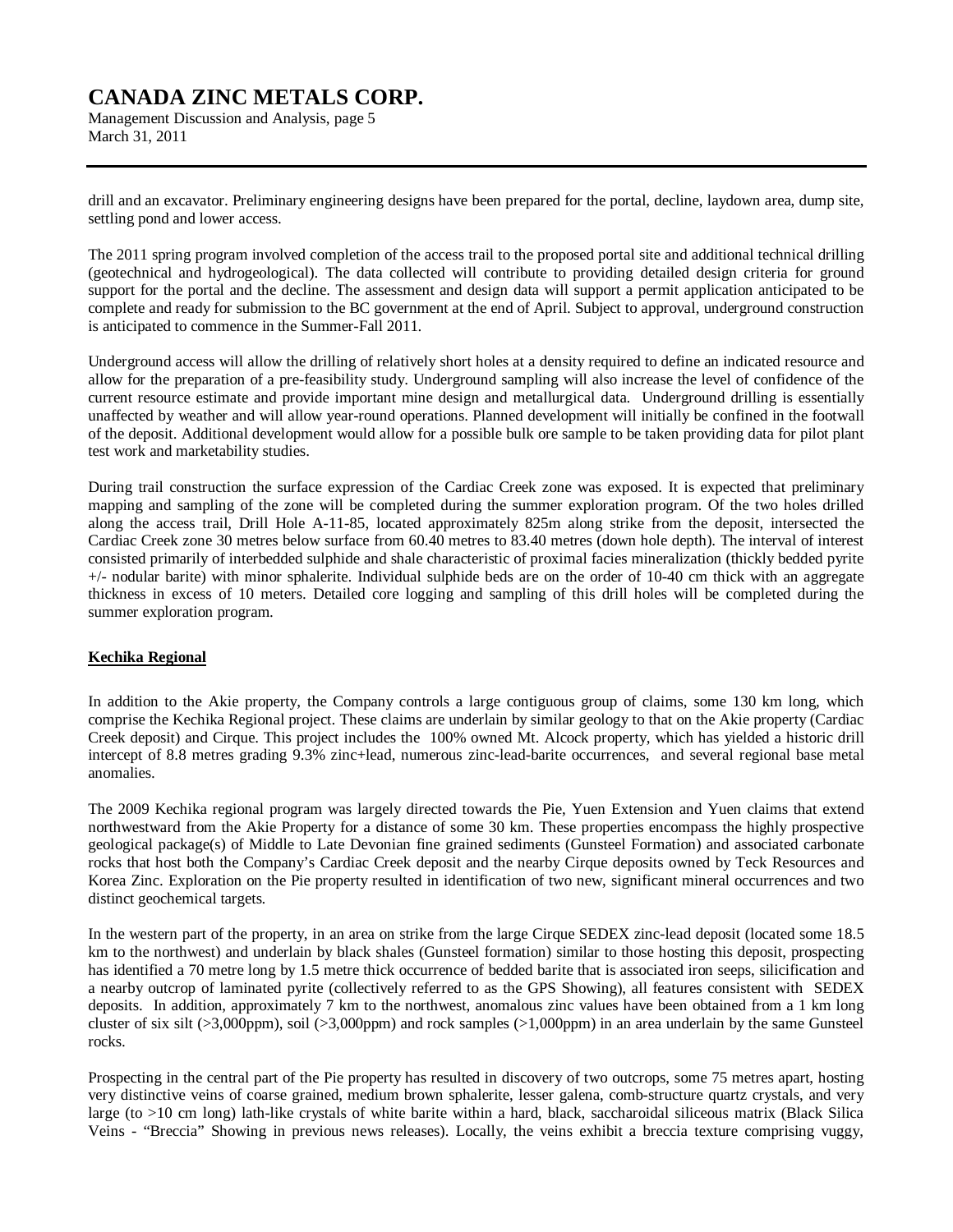Management Discussion and Analysis, page 6 March 31, 2011

angular fragments, to +6 cm across, of white quartz, carbonate and sphalerite in a similar black matrix. These veins occur within limestone or at the contact between black shales and limestone and range in thickness from 30 cm to >1 metre. Channel sampling (1 metre samples on 7 lines up to 5 metres long and approximately 1 to 2 metres apart) along the strike of the basal part of the vein exposed in the largest of the two outcrops has yielded an average zinc grade of 10.19%, with a little lead (highest individual sample grade – 27.81% zinc, 0.02% lead). Analytical data also indicate that the zinc mineralization is accompanied by copper values, up to 2,172 ppm. This general area of the Pie claims is characterized by the presence of numerous occurrences of galena, sphalerite and/or barite in either carbonate or in the immediate vicinity of the contact between carbonate and black shales. It is possible that the veins could be associated with a nearby, but as yet unrecognized, vent complex or feeder zone.

Soil and rock sampling in an area of extensive iron seeps and gossan development in the eastern part of the Pie property, approximately 4 km to the southeast of the aforementioned black silica veins, has returned highly anomalous values of zinc and other metals, the maximums (minimums) reported being >10,000 ppm (5,718) zinc, 9,711 ppm (1442) nickel, 1,384 ppm (66.3) cobalt, 623 ppm (82.98) molybdenum and >10,000 ppm (2,437) manganese. These oxidized features can be traced for several kilometers; field evidence suggests that the underlying rocks may be limestone, which elsewhere in this area has been noted to host local sphalerite and galena mineralization in veinlets and fractures, or nearby black shales.

|                                      |                      | <b>Kechika</b>  |               |                  |
|--------------------------------------|----------------------|-----------------|---------------|------------------|
|                                      | <b>Akie Property</b> | <b>Regional</b> | <b>DA</b>     | <b>Total</b>     |
|                                      |                      |                 |               |                  |
| <b>Acquisition Costs:</b>            | \$                   | \$              |               | \$               |
| Balance, June 30, 2010<br>Additions: | 24,175,329           | 328,432         | \$<br>71,535  | 24,575,296       |
|                                      | \$                   | 348             | \$            | 348              |
| Balance, March 31, 2011              | 24,175,329           | \$<br>328,780   | 71,535        | \$<br>24,575,644 |
| <b>Deferred Exploration Costs:</b>   |                      |                 |               |                  |
| Balance, June 30, 2010               | \$<br>26,281,810     | \$<br>1,172,533 | \$<br>150,025 | \$<br>27,604,368 |
| Additions:                           |                      |                 |               |                  |
| Surface drilling program:            |                      |                 |               |                  |
| Camp equipment                       | 42,688               |                 |               | 42,688           |
| Camp operating                       | 156,951              |                 |               | 156,951          |
| Drilling                             | 4,107,743            |                 |               | 4,107,743        |
| Geology                              | 126,862              |                 |               | 126,862          |
| Work assessment fees                 | 72,336               | 18,284          |               | 90,620           |
| Total surface drilling               | 4,506,580            | 18,284          |               | 4,524,864        |
| Geotechnical program:                | 414,758              |                 |               | 414,758          |
| Camp operating                       | 216,863              |                 |               | 216,863          |
| Trail construction                   | 371,471              |                 |               | 371,471          |
| Total geotechnical program           | 1,003,092            |                 |               | 1,003,092        |
| Community consultations              | 210,000              |                 |               | 210,000          |
| Environmental studies                | 81,086               |                 |               | 81,086           |
| Underground engineering              | 37,944               |                 |               | 37,944           |
| Balance, March 31, 2011              | 32,120,512           | 1,190,817       | 150,025       | 33,461,354       |
| <b>March 31, 2011</b>                | \$<br>56,295,841     | \$<br>1,519,597 | \$<br>221,560 | \$<br>58,036,998 |

#### **Summary of exploration expenditures incurred on various properties:**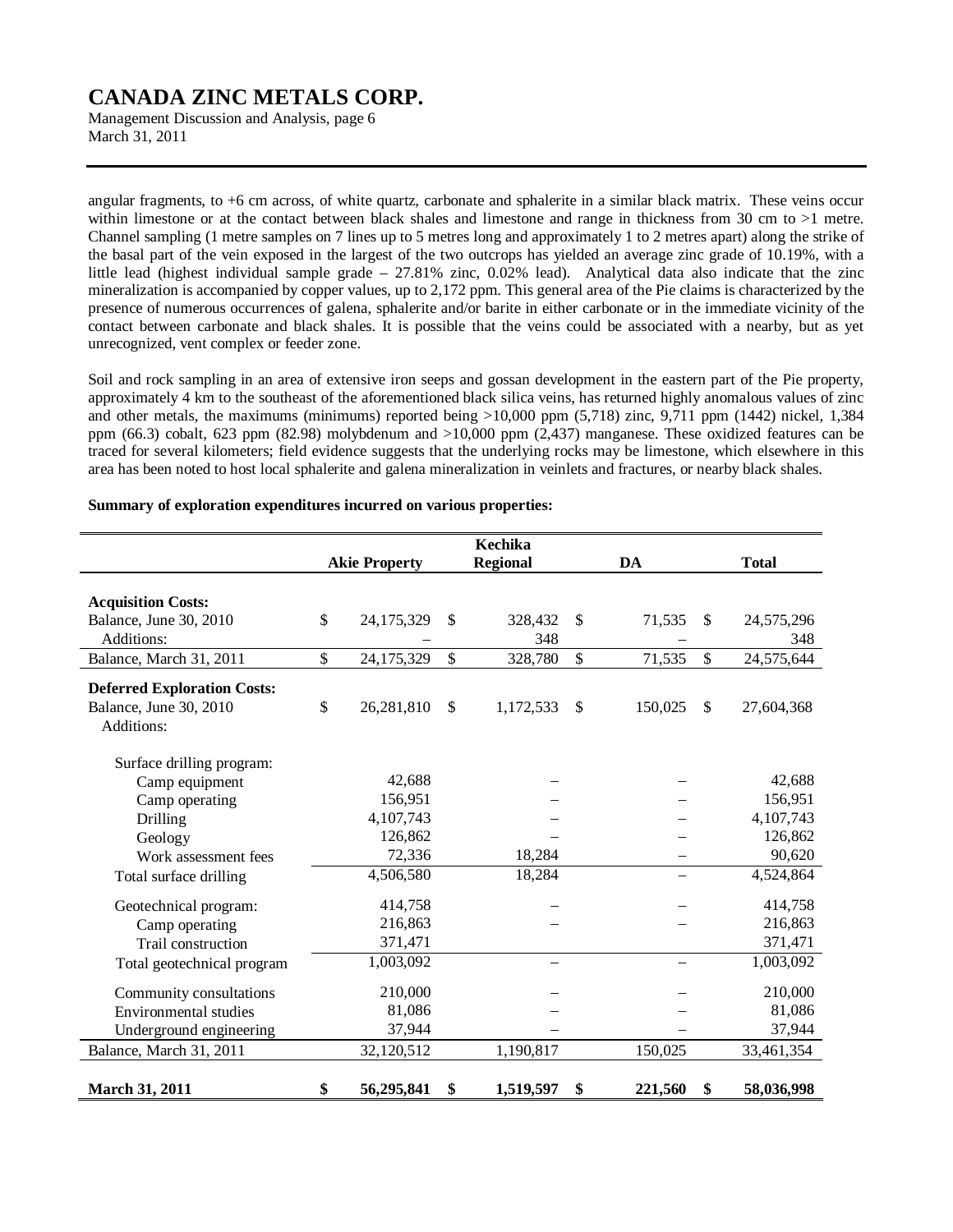Management Discussion and Analysis, page 7 March 31, 2011

### **1.3 Selected Annual Information**

The following is a summary of certain financial information concerning the Company for each of the last three most recently completed financial years:

|                                                              | Years ended     |                 |                 |  |
|--------------------------------------------------------------|-----------------|-----------------|-----------------|--|
|                                                              | 2010            | 2009            | 2008            |  |
|                                                              |                 |                 |                 |  |
| Interest and other income                                    | \$36,036        | \$80,256        | \$309,987       |  |
| Net Loss                                                     | $(\$9,193,106)$ | $(\$1,733,051)$ | $(\$3,151,779)$ |  |
| Loss per share                                               | (\$0.10)        | $(\$0.02)$      | $(\$0.05)$      |  |
| Total assets                                                 | \$63,441,750    | \$57,815,908    | \$49,054,558    |  |
| Total long term liabilities (Future Income Tax<br>Liability) | \$7,040,397     | \$1,514,583     | \$102,589       |  |
| Cash dividends declared per<br>share for each class of share | \$Nil           | \$Nil           | \$Nil           |  |

### **1.4 Results of Operations**

The following is a discussion of the financial condition, changes in financial condition and results of operations of the Company for the nine months ended March 31, 2011 and 2010.

During the nine months ended March 31, 2011, the Company reported a loss of \$2,437,577 or \$0.02 per share compared to a loss of \$2,511,679 or \$0.03 per share during the same period in fiscal 2010, a decrease in loss of \$74,102. The decrease in loss was primarily due to decreases in stock-based compensation expense of \$328,515 and flow-through taxes of \$41,910, offset by an increases in other general and administration expenses.

The Company's consolidated net loss for the nine months ended March 31, 2011, not factoring in non-cash transactions of stock-based compensation expense and amortization of office equipment and leasehold improvements, was \$1,561,381 (2010-\$1,300,455).

Total interest and other income for the nine months ended March 31, 2011 was \$173,232 compared to \$22,782 during the same period last year. The increase in interest and other income was attributable to higher balances on short-term investment deposits and \$54,761 in interest received on the fiscal 2008 METC refund.

Total general and administration expenses increased by \$82,191 due to decreases in stock-based compensation of \$328,515, flow-through taxes of \$41,910 and wages and benefits of \$10,126, offset by increases in bonuses of \$262,250, consulting fees of \$56,773, investor relations fees of \$75,649, office and miscellaneous fees by \$11,398, professional fees of \$19,032, regulatory fees of \$17,145, rent of \$1,187, transfer agent fees of \$3,167 and travel and promotion of \$17,135.

The increase in consulting fees by \$56,773 was due to increased business development consulting and financial advisory services retained during the period.

The increase in investor relations fees by \$75,649 was primarily a result of the Company retaining investor relations services from Translloyd Consulting GmbH ("Translloyd"). The Company engaged Translloyd to provide investor relations and communications services to the Company for a term of six months, renewable thereafter on a month to month basis, in exchange for a fee of \$7,000 per month and approved reimbursable expenses. The Company also incurred additional costs on its road show in Europe at the end of November 2010, which included various investor presentations and conferences.

The increase in professional fees by \$19,032 resulted from additional tax consultations in connection with the flow-through renunciation amendment.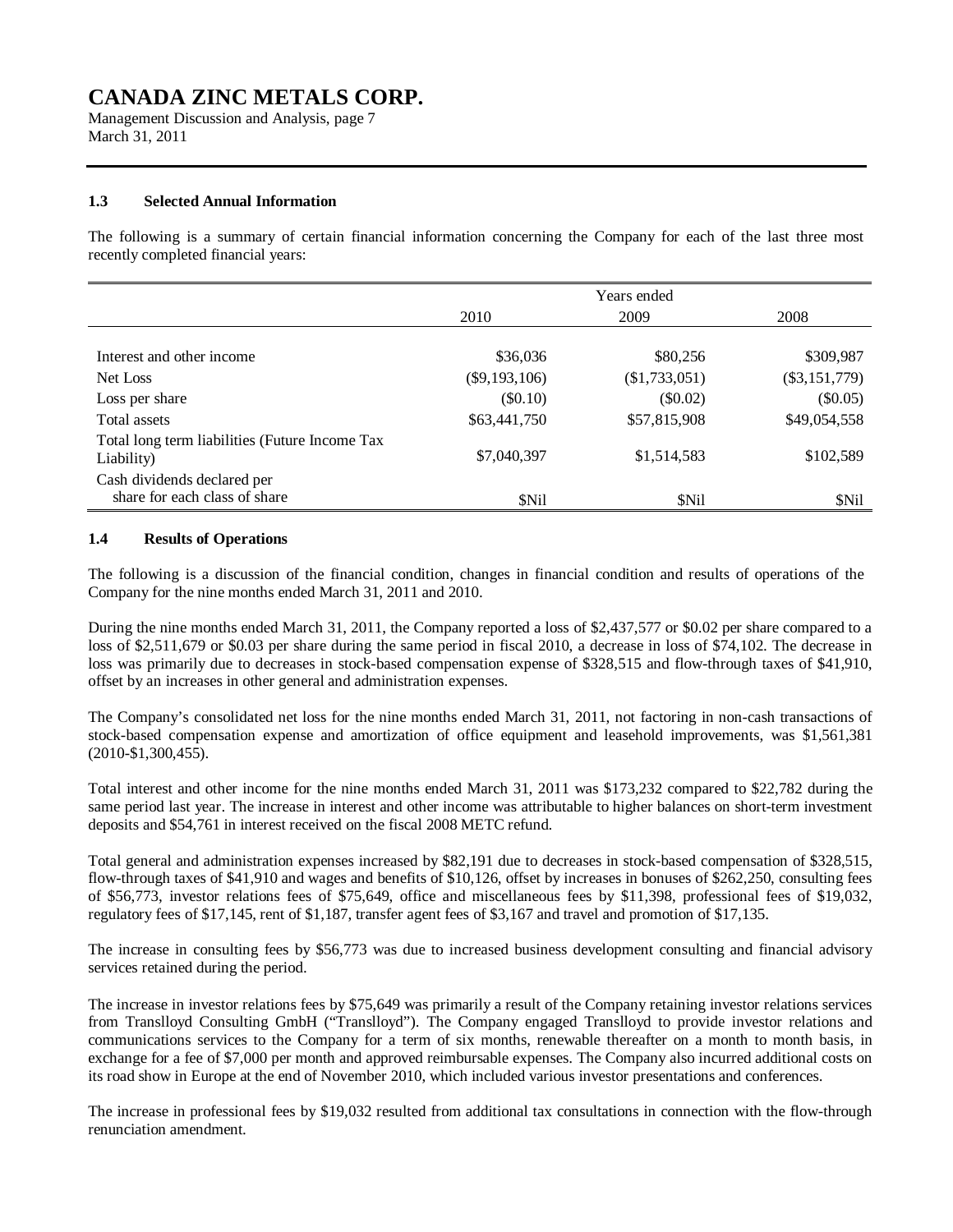Management Discussion and Analysis, page 8 March 31, 2011

The increase in regulatory fees of \$17,145 was due to the regulatory filings in connection with the investor relations agreement, extension of the normal course issuer bid ("NCIB") and its stock option plan with the TSXV.

The increase in travel and promotion of \$17,135 was due to various travel expenses incurred by directors for presentations and conferences arranged for various potential and existing investors, including the Company's senior management trip overseas in March 2011 to meet with representatives of Tongling Nonferrous Metals Group Holdings Co. Ltd., the Company's biggest investor who currently holds approximately a 35 per-cent equity position in the Company.

The Company recognizes compensation expense for all stock options granted, using the fair value based method of accounting and any cash paid on the exercise of stock options is added to the stated value of common shares. For the nine months ended March 31, 2011, the Company recorded stock-based compensation expense of \$874,215 (2010 - \$1,202,730) on the vested portion of stock options granted to directors, officers and consultants of the Company. The decrease in stockbased compensation expense was a result of the fewer stock options being granted at lower exercise prices as well as different vesting provisions and changes in valuation assumptions used to calculate a fair value of stock options granted at varying times, such as stock market prices, volatility of stock prices and risk-free interest rates.

The decrease in wages and benefits by \$10,126 was due to a reduction of employees salaries.

### **1.5 Summary of Quarterly Results**

| <b>Ouarter</b> ended | Interest Income |        | Net Earnings<br>(Loss) |             | Earnings (Loss) per<br>share |        |
|----------------------|-----------------|--------|------------------------|-------------|------------------------------|--------|
| March 31, 2011       |                 | 66,892 | \$                     | (822, 496)  | \$                           | (0.01) |
| December 31, 2010    |                 | 36,515 |                        | (1,282,097) |                              | (0.01) |
| September 30, 2010   |                 | 69,825 |                        | (332, 984)  |                              | (0.00) |
| June 30, 2010        |                 | 13,254 |                        | (6,681,427) |                              | (0.07) |
| March 31, 2010       |                 | 5,013  |                        | (1,233,305) |                              | (0.02) |
| December 31, 2009    |                 | 6,907  |                        | (827,018)   |                              | (0.01) |
| September 30, 2009   |                 | 10,862 |                        | (451, 356)  |                              | (0.00) |
| June 30, 2009        |                 | 31,606 |                        | 107,235     |                              | 0.00   |

The following is a summary of certain consolidated financial information concerning the Company for each of the last eight reported quarters:

The significant changes in loss for the quarter ended:

- a) March 31, 2011 was due to stock-based compensation expense of \$140,149 recorded on the 150,000 stock options granted to a consultant of the Company during the period and the vested portion of other stock options granted during the prior periods, business development consulting fees of \$136,729 and bonuses of \$360,000;
- b) December 31, 2010 was due to stock-based compensation expense of \$734,066 recorded on 1,870,000 stock options granted during the period and business development consulting fees of \$366,494;
- c) June 30, 2010 was due to future income tax expense of \$5,525,814 resulting from the difference between tax and book values of resource properties, and flow-through taxes of \$559,685 recorded in connection with the amended renunciation of the eligible Canadian exploration expenditures for fiscal 2008;
- d) March 31, 2010 was due to stock-based compensation expense of \$850,232 recorded on 1,320,000 stock options granted during the period and business development consulting fees of \$145,100;
- e) December 31, 2009 was due to stock-based compensation expense of \$313,062 recorded on 2,360,000 stock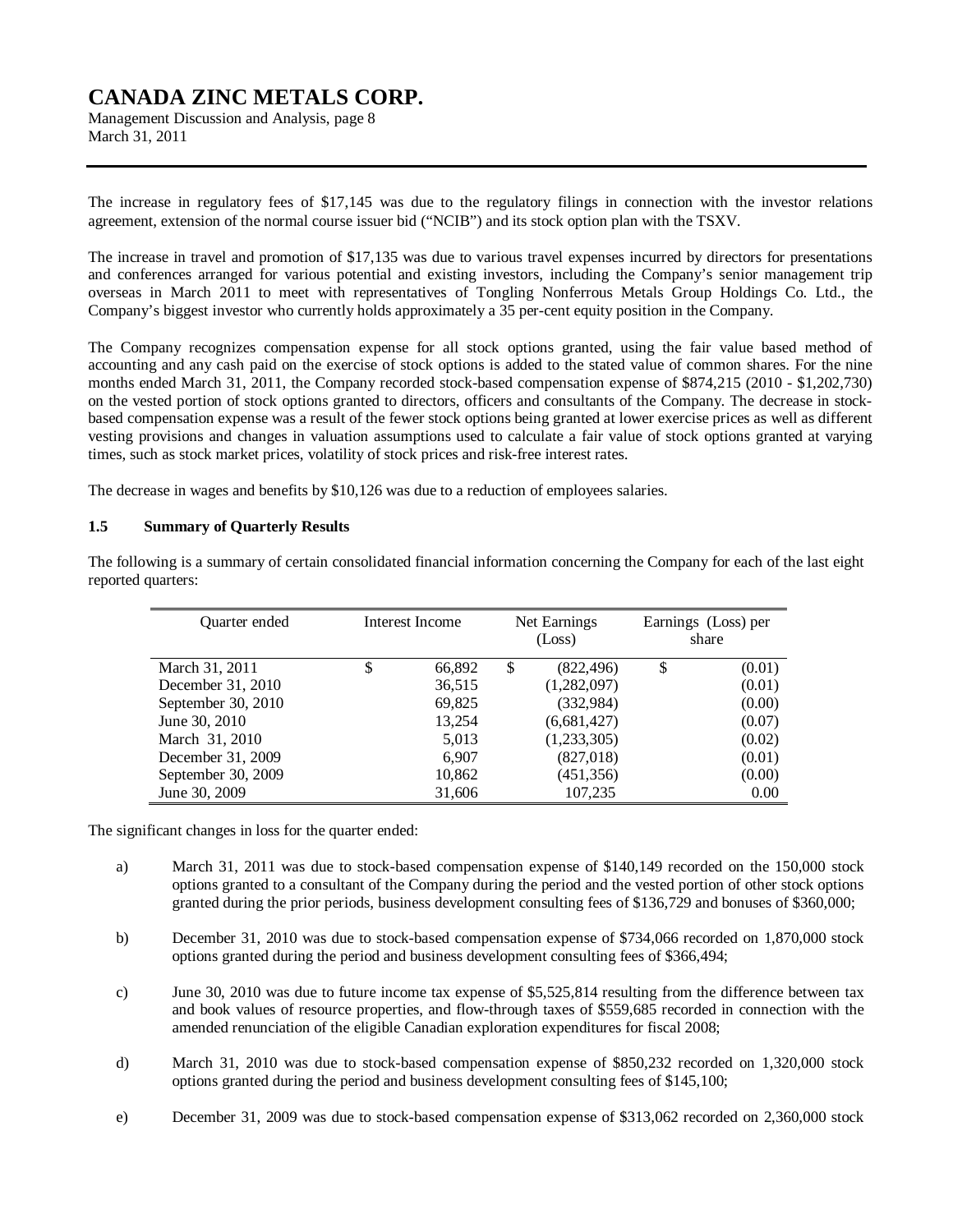Management Discussion and Analysis, page 9 March 31, 2011

> options granted during the quarter and consulting fees of \$236,812 paid in connection with business development consulting and financial advisory services carried out in Europe and Asia; and

f) June 30, 2009 quarter resulted in net earnings due to future income tax recoveries of \$428,130.

#### **1.6/1.7 Liquidity and Capital Resources**

The Company reported working capital of \$23,373,522 at March 31, 2011compared to working capital of \$9,737,215 at June 30, 2010, representing an increase in working capital of \$13,636,307. Net cash decreased by \$679,084 from \$9,281,997 at June 30, 2010 to \$8,602,913 at March 31, 2011 primarily due to short-term investments of \$14,609,000 in fixed rate Guaranteed Investment Certificates ("GIC").

During the nine months ended March 31, 2011, the Company utilized its cash and cash equivalents as follows:

- (a ) \$1,263,410 was used in operating activities, consisting primarily of general and administrative expenditures and change in non-cash items including the receipt of the 2009 METC refund of \$921,063 and payment of Part XII.6 taxes of \$579,877;
- (b ) \$5,645,287 was used for deferred exploration of resource properties and \$15,165 for the purchase of office equipment and furniture;
- (c ) \$419,136 was used for purchase of marketable securities;
- (d ) \$14,609,000 was invested in fixed rate GICs that bear an average annual interest of 1.5% and mature at various dates up to February 23, 2012;
- (e ) \$117,145 was advanced as a tenant security deposit for a new office lease;
- (f ) \$251,550 was generated from the exercise of 895,000 stock options at a weighted average price of \$0.28 per share;
- (g ) \$367,025 was used for the purchase of 792,500 common shares of the Company at a weighted average price of \$0.46 under the NCIB, which commenced on July 31, 2009 and was subsequently extended for another 12 months on July 31, 2010;
- (h ) \$17,953,000 was generated from the non-brokered private placement of 31,386,224 units at a price of \$0.5735 per unit net of share issuance costs totaling \$47,000; and
- (i ) \$3,552,534 was generated from the non-brokered flow-through private placement of 4,845,000 units at a price of \$0.77 per unit net of finder's fee and other share issuance costs totaling \$178,116.

On August 1, 2010, the Company received the TSXV approval to purchase at market price up to 5,135,570 common shares, being approximately 5% of the Company's issued and outstanding common shares under the NCIB.

The Company is engaging in a NCIB because it believes that the market price of its common shares at times does not properly reflect the underlying value of the Company. The purpose of the bid is to reduce dilution of the Company's shares and to enhance the potential future value of the Common Shares which remain outstanding, thus increasing long term shareholder value. Purchases connected with this bid will be conducted through Canaccord Genuity Corp.'s offices in Vancouver. The Company will pay the market price of the common shares at the time of acquisition and will not purchase more than 2% of the total issued and outstanding common shares within any 30 day period.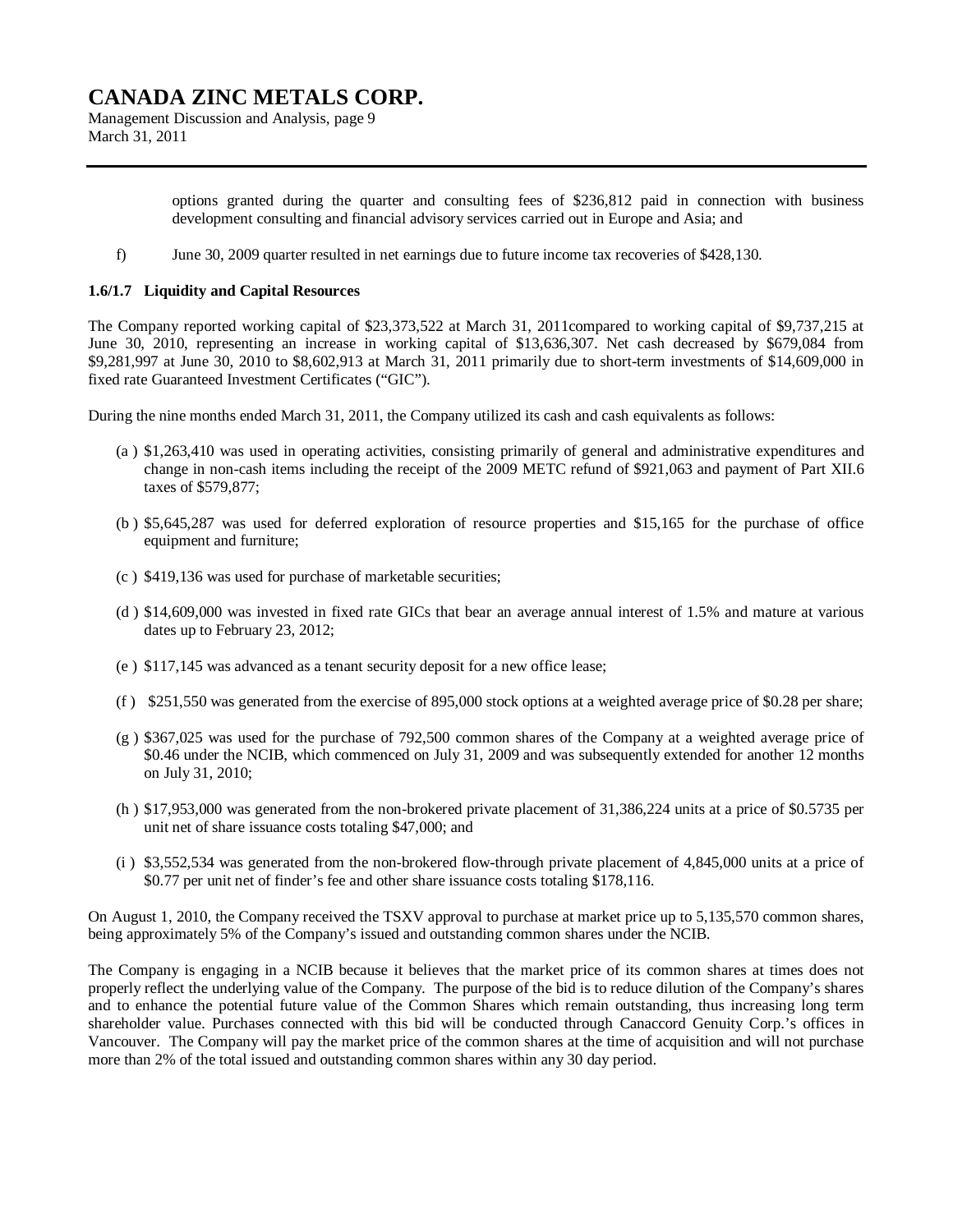Management Discussion and Analysis, page 10 March 31, 2011

The total NCIB purchases are summarized as follows:

|                  | August 1, 2009 to July<br>31, 2010 | August 1, 2010 to<br>March 31, 2011 | <b>Total NCIB purchases</b> |
|------------------|------------------------------------|-------------------------------------|-----------------------------|
| Number of shares | 744.000                            | 638,500                             | 1,382,500                   |
| Purchase price   | 311.501                            | 296,076                             | 607.577                     |

Subsequent to the period ended March 31, 2011, the Company repurchased 129,500 of its common shares for a total consideration of \$66,535 at a weighted average price of \$0.51 per share under normal course issuer bid.

During the nine months ended March 31, 2011, the Company filed an amendment of eligible Canadian exploration expenditures previously renounced to the flow-through shareholders that subscribed for the Company's common shares in fiscal 2009. As a result of the expenditure shortfall and the amendment of the previous renunciations of explorations expenditures, the Company paid \$579,877 in part XII.6 tax for 2009 and an additional \$54,689 in interest. There were no flow-through taxes recorded by the Company during the nine months ended March 31, 2011 (2010 –\$41,910) as all applicable taxes and interest were recorded at June 30, 2010.

Current assets excluding cash as at March 31, 2011 include short-term investments of \$14,609,000, receivables of \$171,099, which consisted of HST recoverable of \$116,365 and interest receivable on short-term investments of \$54,734, prepaid expenses of \$166,635 and marketable securities with a fair market value of \$666,408. Current assets excluding cash as at June 30, 2010 consisted of receivables of \$67,972, which consisted of GST recoverable of \$57,473 and interest receivable on short-term investments of \$10,499, METC recoverable of \$921,063, marketable securities of \$450,000 and prepaid expenses of \$373,081.

Current liabilities as at March 31, 2011consisted of accounts payable and accrued liabilities of \$829,502 (June 30, 2010 - \$1,295,366) and amounts due to related parties of \$13,031 (June 30, 2010 - \$61,532).

The Company has applied for the 20% British Columbia Mining Exploration Tax Credit ("METC") and the enhanced tax credit of an additional 10% for Mountain Pine Beetle affected areas, on qualified mining exploration costs incurred by the Company in fiscal 2009. The METC application for \$1,688,438 has not been recorded by the Company pending receipt of the Notice of Assessment from the Canada Revenue Agency.

The other sources of funds potentially available to the Company are through the exercise of outstanding stock options. See Item 1.15 – Other Requirements – Summary of Outstanding Share Data. There can be no assurance, whatsoever, that any or all of these outstanding exercisable securities will be exercised.

The Company has and may continue to have capital requirements in excess of its currently available resources. In the event the Company's plans change, its assumptions change or prove inaccurate, or its capital resources in addition to projected cash flow, if any, prove to be insufficient to fund its future operations, the Company may be required to seek additional financing. Although the Company has been successful in raising the above funds, there can be no assurance that the Company will have sufficient financing to meet its future capital requirements or that additional financing will be available on terms acceptable to the Company in the future.

The Company's overall success will be affected by its current or future business activities. The Company is currently in the process of acquiring and exploring its interests in resource properties and has not yet determined whether these properties contain mineral deposits that are economically recoverable. The continued operations of the Company and the recoverability of expenditures incurred in these resource properties are dependent upon the existence of economically recoverable reserves, securing and maintaining title and beneficial interest in the properties, obtaining necessary financing to explore and develop the properties, and upon future profitable production or proceeds from disposition of the resource properties.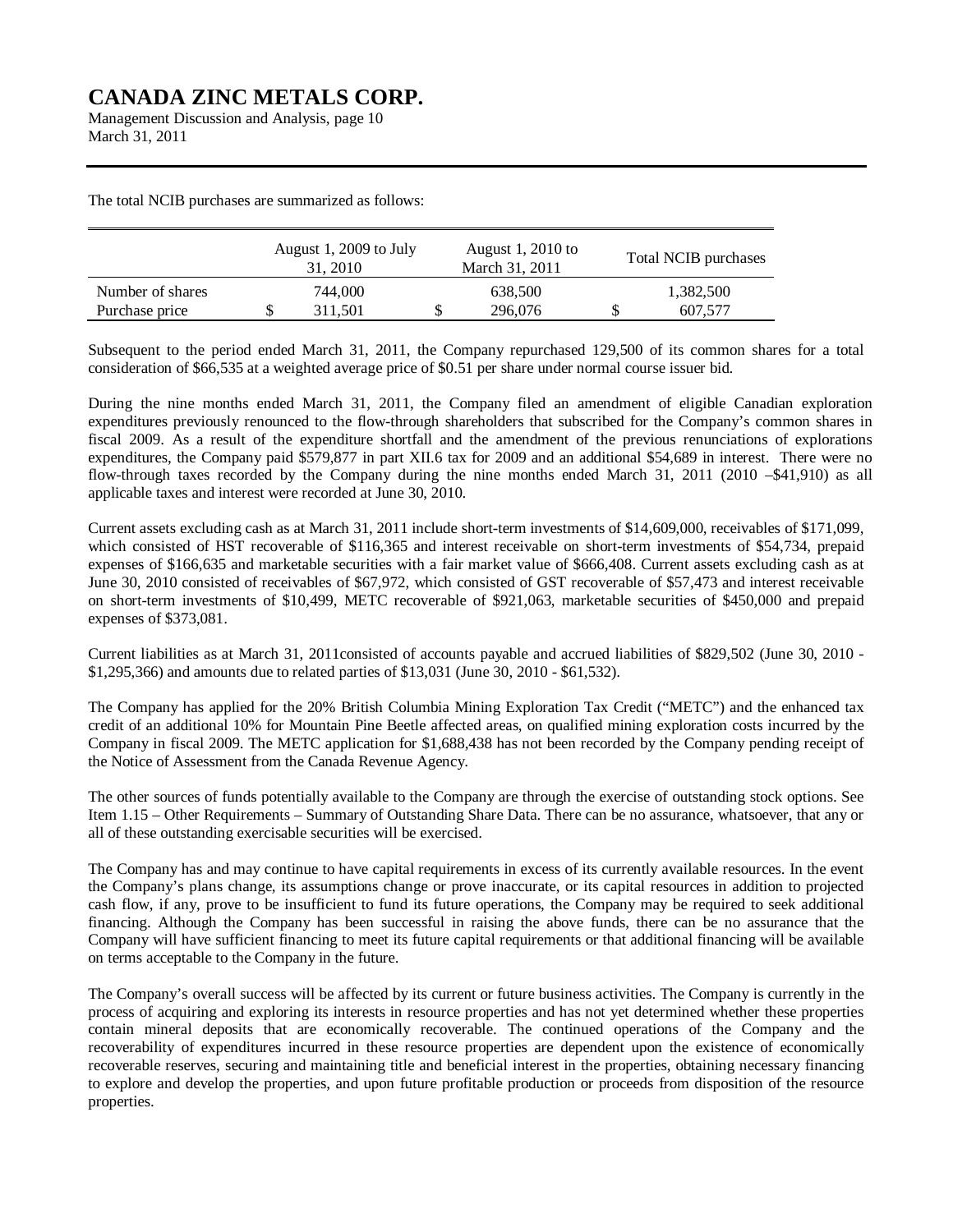Management Discussion and Analysis, page 11 March 31, 2011

### **1.8 Off-Balance Sheet Arrangements**

The Company does not utilize off-balance sheet arrangements.

### **1.9 Transactions with Related Parties**

During the period ended March 31, 2011:

- (a) the Company paid or accrued  $$112,500 (2010 $112,500)$  for management fees and  $$45,000 (2010 $45,000)$  for administrative fees to a company with common directors and officers;
- (b ) the Company paid \$11,250 (2010 \$11,250) for consulting services to a company controlled by a director of the Company;
- (c ) the Company paid or accrued \$40,000 (2010 \$Nil) for consulting and geological services fees, included in resource properties, to a company controlled by an officer of the Company;
- (d ) the Company paid \$54,600 that was outstanding as at June 30, 2010 to a company controlled by a former director of the Company;
- (e ) the Company paid a cash bonus of \$360,000 (2010 \$97,750) to a company with common directors and officers; and
- (f ) as at March 31, 2011, \$13,031 (June 30, 2010 \$6,932) was due to directors and officers of the Company for reimbursement of business expenses. The amounts were paid subsequent to March 31, 2011.

These transactions were in the normal course of operations and were measured at the exchange amount, which is the amount of consideration established and agreed to by the related parties.

### **1.10 Fourth Quarter and Subsequent Events**

Subsequent to the period ended March 31, 2011, the Company received a drill permit from the government for the continuation of the surface exploration program at the Cardiac Creek zone, the NW Extension, and the North Lead Anomaly.

On April 15, 2011, the Company submitted a comprehensive permit application to the British Columbia government for underground exploration. Approval is anticipated in June 2011, in time for a summer start-up. Work plans call for upgrade of the access trail for waste rock hauling, construction of the portal pad, and commencement of the main decline for exploration drilling. An underground drill program of 16,000 metres is designed to further define the overall dimension and grade of the Cardiac Creek deposit and is anticipated to commence in early 2012 after sufficient underground advance has been achieved.

The Company is presently awaiting final engineered designs and, once received, will move to tender the design package for contractor bids from qualified underground mine contractors.

The Company has received and reviewed proposals from qualified engineering companies for a Preliminary Economic Assessment. A final decision on the successful consultant is expected to be made shortly, and the study will then be commissioned.

### **1.11 Proposed Transactions**

None.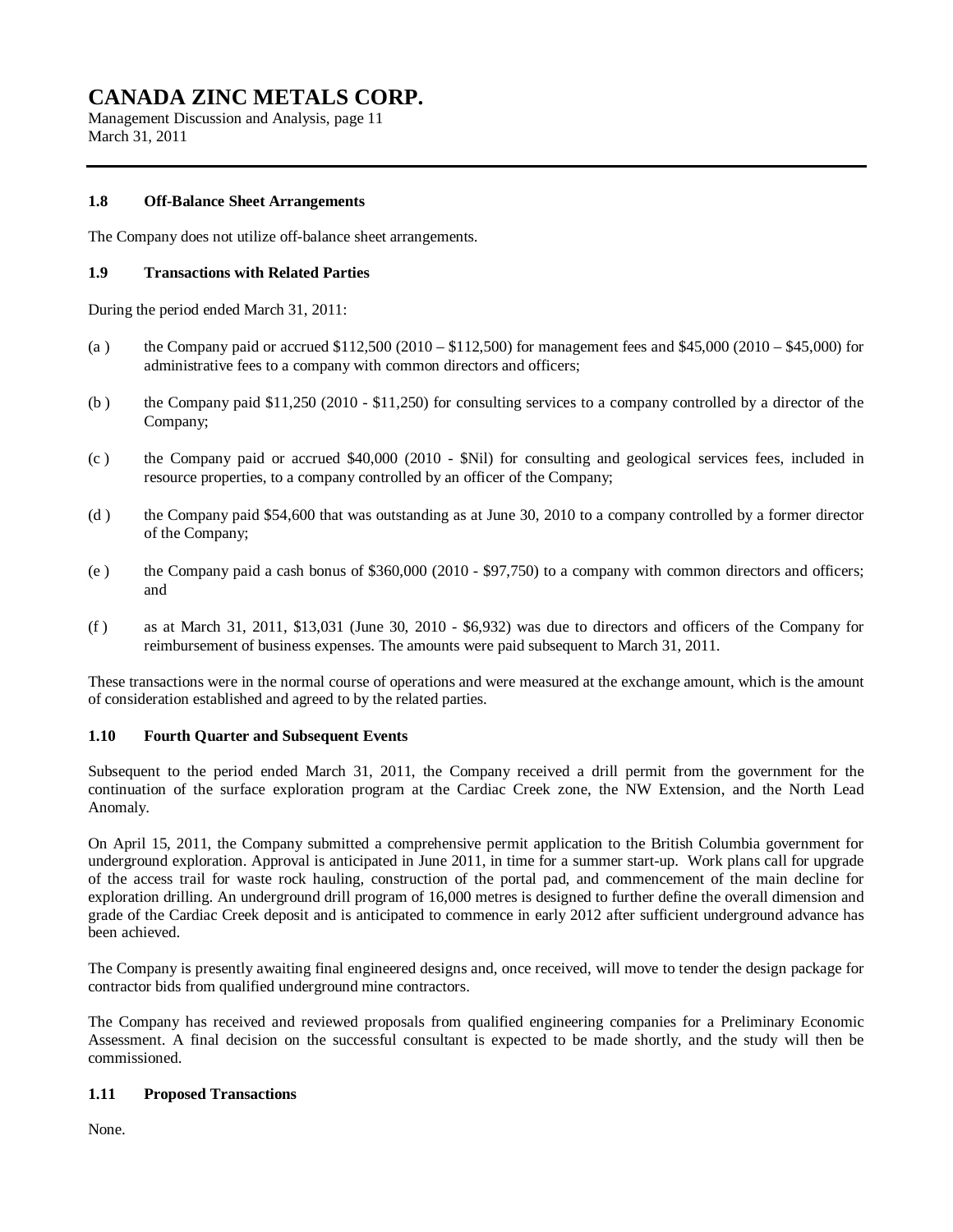Management Discussion and Analysis, page 12 March 31, 2011

### **1.12 Critical Accounting Estimates**

Not applicable to Venture Issuers.

#### **1.13 Changes in Accounting Policies including Initial Adoption**

The financial information presented in this MD&A has been prepared in accordance with Canadian Generally Accepted Accounting Principles (GAAP). Our significant accounting policies are set out in Note 2 of the audited consolidated financial statements of the Company, as at and for the years ended June 30, 2010 and 2009.

#### *Going concern issue*

The Company's financial statements have been prepared on a going concern basis which assumes that the Company will be able to realize its assets and discharge its liabilities in the normal course of business for the foreseeable future. The continuing operations of the Company are dependent upon its ability to obtain the necessary financing to meet its ongoing commitments and further its mineral exploration programs.

The Company may encounter difficulty sourcing future financing in light of the recent economic downturn. The current financial equity market conditions and the inhospitable funding environment make it difficult to raise capital through the private placements of shares. The junior resource industry has been severely affected by the world economic situation as it is considered speculative and high-risk in nature, making it even more difficult to fund. While the Company is using its best efforts to achieve its business plans by examining various financing alternatives, there is no assurance that the Company will be successful with any financing ventures.

#### *International Financial Reporting Standards (IFRS)*

In February 2008, the Accounting Standards Board of Canada confirmed that Canadian GAAP for publicly accounting enterprises will be converged with International Financial Reporting Standards ("IFRS") effective for fiscal years beginning on or after January 1, 2011. The Company will therefore be required to report using IFRS commencing with its unaudited interim consolidated financial statements for the three months ended September 30, 2011 which must include the interim results for the three months ended September 30, 2010 prepared on the same basis. IFRS uses a conceptual framework similar to Canadian GAAP but there are significant differences on recognition, measurement and disclosures.

Implementing IFRS will have an impact on accounting, financial reporting and supporting IT systems and processes. It may also have an impact on actual commitments involving GAAP based clauses, long-term employee compensation plans and performance metrics. Accordingly, the Company is in the process of developing its changeover plan which will include considerations such as measures to provide training to key finance personnel, to review contracts and agreements and to increase the level of awareness and knowledge amongst management, the Board of Directors and the Audit Committee.

As a first time adopter of IFRS, the Company is required to apply IFRS 1 "First time adoption of International Financial Reporting Standards". A number of exemptions are available under this Standard which the Company is currently evaluating. While the Company has commenced assessing the adoption of IFRS for 2011, the financial reporting impact of the transition to IFRS cannot be reasonably estimated at this time. Key areas of accounting policy changes under assessment include, but not limited to, property, plant and equipment, valuation and impairment of resource properties, revenue recognition and stock-based compensation. The analysis of possible changes is still in process, as such, no decisions have yet been made with regard to accounting policy choices.